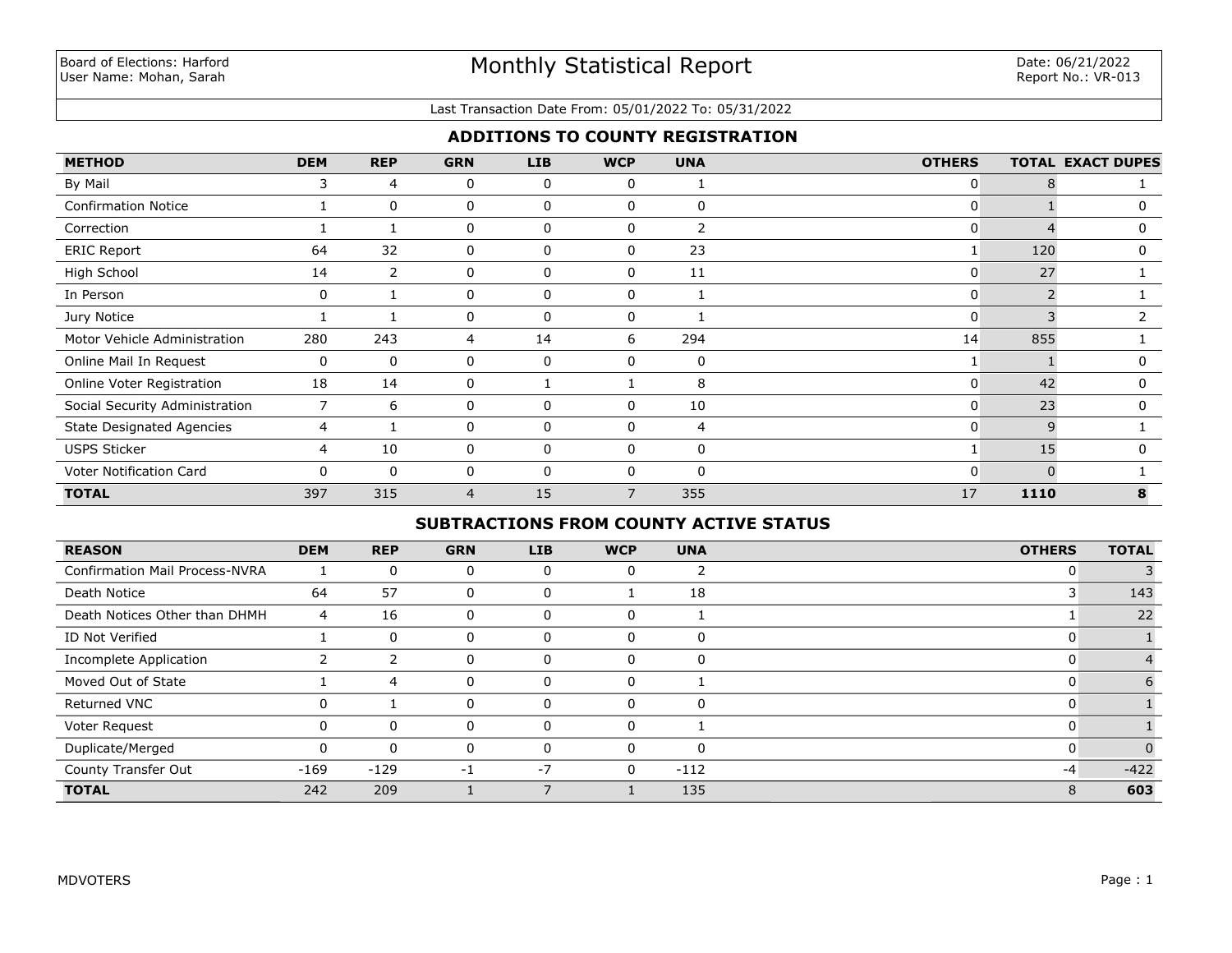#### Last Transaction Date From: 05/01/2022 To: 05/31/2022

| <b>AFFILIATION CHANGES</b> |            |            |            |            |            |            |               |              |  |
|----------------------------|------------|------------|------------|------------|------------|------------|---------------|--------------|--|
| <b>CHANGE</b>              | <b>DEM</b> | <b>REP</b> | <b>GRN</b> | <b>LIB</b> | <b>WCP</b> | <b>UNA</b> | <b>OTHERS</b> | <b>TOTAL</b> |  |
| From                       | 167        | 68         |            |            |            | 128        | ᆠ             | 391          |  |
| To                         | 82         | 206        |            |            |            | 79         | 12            | 391          |  |
| <b>TOTAL</b>               | $-85$      | 138        |            | - n        |            | $-49$      |               |              |  |

### **CURRENT ACTIVE REGISTRATION**

| <b>ACTIVITY</b>              | <b>DEM</b> | <b>REP</b> | <b>GRN</b> | <b>LIB</b> | <b>WCP</b> | <b>UNA</b> | <b>OTHERS</b> | <b>TOTAL</b>   |
|------------------------------|------------|------------|------------|------------|------------|------------|---------------|----------------|
| <b>BEGINNING OF REPORT</b>   | 65066      | 79005      | 236        | 1180       | 158        | 41170      | 1707          | 188522         |
| ADDITIONS $(+)$              | 397        | 315        | 4          | 15         |            | 355        | 17            | 1110           |
| REINSTATED (+)               | 8          | 11         | 0          |            | 0          | 12         |               | 31             |
| CANCELLED (-)                | $-65$      | $-62$      | 0          | 0          | -1         | $-20$      | -3            | $-151$         |
| COUNTY TRANSFER OUT (-)      | $-169$     | $-129$     | $-1$       | $-7$       | $\Omega$   | $-112$     | -4            | $-422$         |
| AFFILIATION CHANGES (+ OR -) | $-85$      | 138        |            | $-6$       |            | $-49$      |               | $\overline{0}$ |
| * INACTIVATED (-)            | -5         | $-16$      | 0          |            | $\Omega$   | -3         | -1            | $-25$          |
| $*$ REACTIVATED $(+)$        | 24         | 26         | 0          | 0          | $\Omega$   | 18         |               | 70             |
| <b>END OF REPORT TOTALS</b>  | 65171      | 79288      | 240        | 1182       | 165        | 41371      | 1718          | 189135         |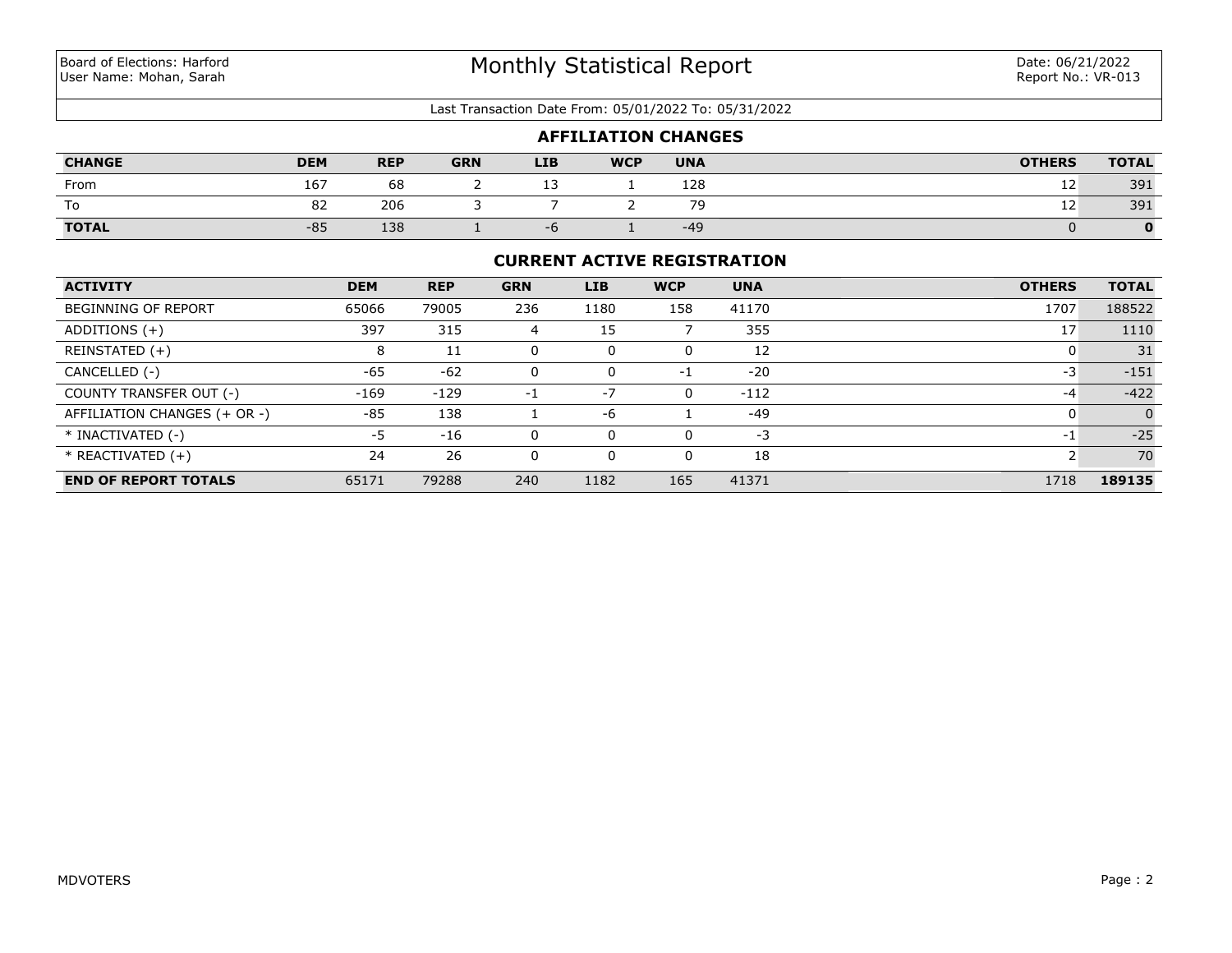#### Last Transaction Date From: 05/01/2022 To: 05/31/2022

### **INACTIVE REGISTRATION**

### **SUBTRACTIONS FROM COUNTY INACTIVE STATUS**

| <b>REASON</b>                    | <b>DEM</b>     | <b>REP</b> | <b>GRN</b>   | <b>LIB</b> | <b>WCP</b> | <b>UNA</b> | <b>OTHERS</b> | <b>TOTAL</b> |
|----------------------------------|----------------|------------|--------------|------------|------------|------------|---------------|--------------|
| Absentee Ballot Application      |                | 0          | 0            | 0          | 0          | 0          | 0             |              |
| By Mail                          |                |            | 0            | 0          | 0          | 0          | 0             |              |
| <b>Confirmation Notice</b>       |                | 0          | 0            | 0          | 0          | 2          | 0             | 3            |
| Correction                       | $\mathbf{0}$   | 0          | 0            | 0          | 0          | 1          | 0             |              |
| Death Notice                     | 5.             | 19         | 0            | 0          | 0          |            |               | 26           |
| Failure to Vote                  | 0              | 0          | 0            | 0          | 0          |            | 0             |              |
| Motor Vehicle Administration     | 18             | 24         | 0            | 0          | 0          | 12         | 2             | 56           |
| Moved Out of State               | 6              | 13         | 0            | 0          | 0          | 6          | 0             | 25           |
| Online Mail In Request           |                | 0          | 0            | 0          | 0          | 0          | 0             |              |
| Online Voter Registration        | $\overline{2}$ |            | 0            | 0          | 0          | 0          | 0             | 3            |
| <b>State Designated Agencies</b> |                | 0          | 0            | 0          | 0          | 1          | 0             | 2            |
| Voter Request                    | 0              | 0          | 0            | 0          | 0          |            | 0             |              |
| Duplicate/Merged                 | <sup>n</sup>   | 0          | 0            | 0          | 0          | 0          | 0             | $\Omega$     |
| County Transfer Out              | $-12$          | $-7$       | 0            | -1         | $\Omega$   | $-4$       | 0             | $-24$        |
| <b>TOTAL</b>                     | 48             | 65         | $\mathbf{0}$ |            | $\Omega$   | 29         | 3             | 146          |

## **CURRENT INACTIVE REGISTRATION**

| <b>ACTIVITY</b>              | <b>DEM</b> | <b>REP</b> | <b>GRN</b> | LIB | <b>WCP</b> | <b>UNA</b> | <b>OTHERS</b>            | <b>TOTAL</b> |
|------------------------------|------------|------------|------------|-----|------------|------------|--------------------------|--------------|
| <b>BEGINNING OF REPORT</b>   | 4701       | 4985       | 35         | 139 |            | 3395       | 145                      | 13407        |
| $*$ INACTIVATED $(+)$        |            | 16         | $\Omega$   |     | U          |            |                          | 25           |
| *REACTIVATED (-)             | $-25$      | $-26$      | $\Omega$   |     | 0          | $-17$      | $\overline{\phantom{a}}$ | $-70$        |
| COUNTY TRANSFER OUT (-)      | $-12$      | $-7$       | 0          | -1  | $\Omega$   | -4         | $\mathbf{I}$             | $-24$        |
| AFFILIATION CHANGES (+ OR -) |            |            | $\Omega$   |     | 0          |            |                          |              |
| CANCELLED FROM INACTIVE (-)  | $-11$      | $-32$      | $\Omega$   |     | 0          | -9         | $-1$                     | $-53$        |
| PENDING FROM INACTIVE (-)    |            |            | 0          |     | 0          |            |                          |              |
| <b>TOTAL INACTIVE</b>        | 4658       | 4936       | 35         | 138 |            | 3368       | 143                      | 13285        |

# **ACTIVE AND INACTIVE REGISTRATION TOTAL REGISTRATION RECORDS**